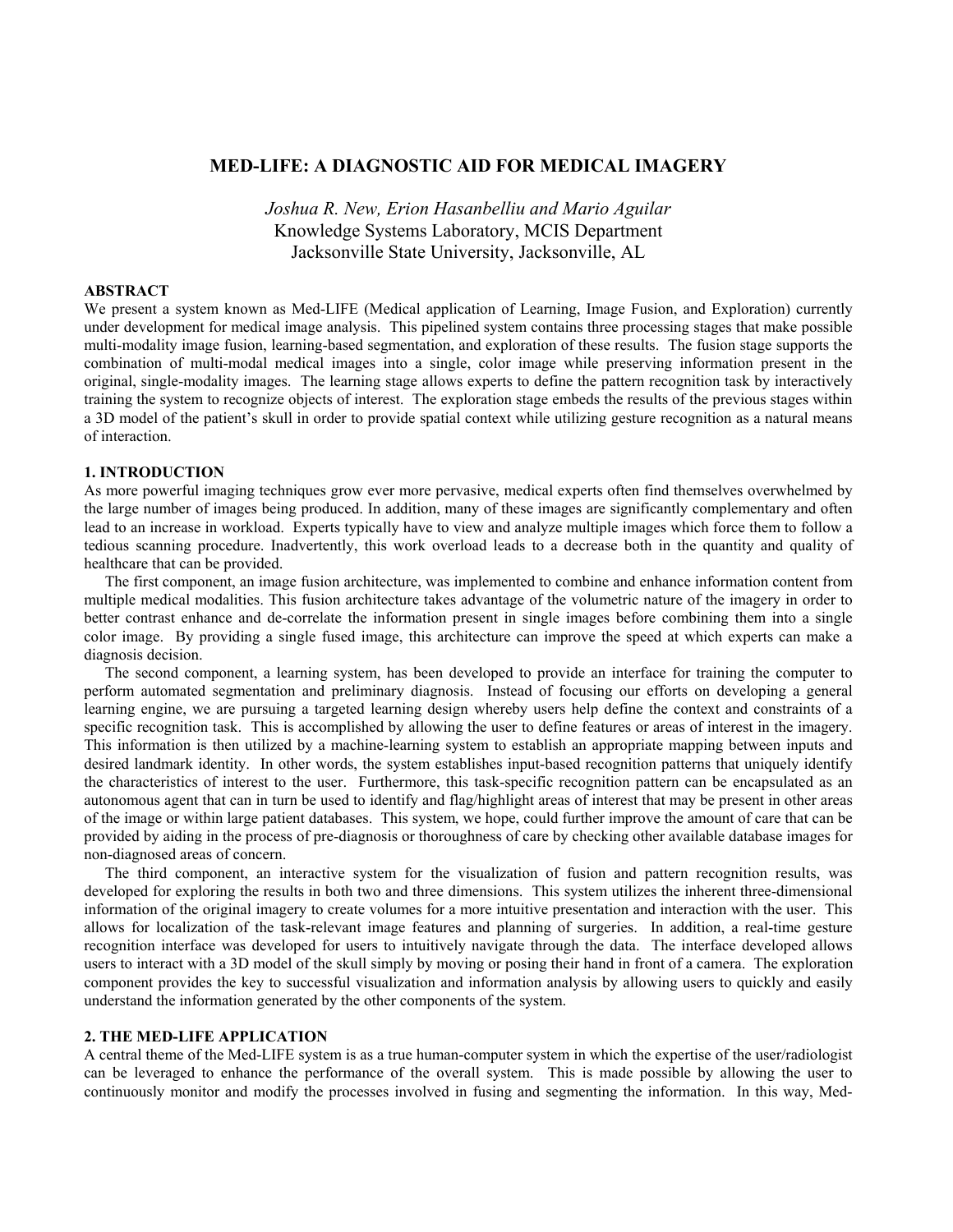LIFE is more than just a software product or diagnostic aid, but a system that can capture and exploit the combined capabilities of its users as well as the proficiencies of the computer system.

The Med-LIFE GUI was developed using QT in order to be platform independent. The functionality of Med-LIFE was implemented primarily in C++ with the VTK, IPL, and OpenCV libraries. Med-LIFE is a pipeline system consisting of three processing stages associated with the components described in the previous section: fusion, learning, and exploration. Each stage is implemented as a tab in a graphical-user interface which assists the user in understanding and organizing the workflow. This follows a logical order of allowing fusion of image modalities, followed by computer segmentation of the identified fused results, and then exploration of the learned results in that order.

In the remaining sections, we describe each of the components' theoretical foundations and corresponding implementation. The discussion in each section is followed by a description of the software module as implemented in the final system. For the purposes of demonstrating the performance of the system, we illustrate the description with real cases extracted from a publicly available image database. Images used in Med-LIFE were spatially registered by the authors of Harvard's Whole Brain Atlas [1]. The modalities used typically consist of three morphological modalities (PD, T1, and T2) and one functional (SPECT) modality. These modalities were chosen in order to maximize both the morphological and functional information with the fusion architecture; however, the fusion architecture could be applied to any set of image modalities.

#### **3. IMAGE FUSION STAGE**

A neurophysiologically-based fusion architecture has been established for the combination of multi-modal medical imagery. The architecture is based on the visual system of primates which is itself involved in performing image fusion in order to obtain color perception. Information-preserving fusion is obtained through two processes. First, non-linear neural activations and lateral inhibition within bands enhance and normalize the inputs. Second, similar neural components perform between-band competition to spectrally de-correlate the information which produces a number of combinations of the three original bands.

The processing stages described above are implemented via a non-linear neural network known as the shunt operator [2]. This shunt operator has been extended to a 3D kernel in order to take into account the volumetric nature of modern MR imagery [3]. Multiple fusion architectures have been tried and the hybrid architecture shown in Fig. 1 has been found to yield the most effective 4-band fusion results [4].

In Fig. 1, the T1, SPECT, T2, and PD modalities of a given case are filtered through a series of 2D and 3D shunt operators into Y, I, and Q chromatic channels which were then combined to form a single, color image. While only the combinations shown in Fig. 1 are used for creating the color-fused image, all valid single-opponent combinations are created. The data from this plethora of images is used by the next stage of the system pipeline.

A screenshot of the Fusion tab is shown in Fig. 2. Group A displays the result of the fusion process for the slice-ofinterest, which can additionally be zoomed and panned with the mouse to permit more thorough inspection. Group B is the slice slider which allows selection of a slice-of-interest. Group C allows the user to select the type of fusion result to visualize. Group D is a scrollable text box which displays case-relevant information. Group E contains the original images used in the fusion process. Group F provides the ability to swap the fusion result with the respective image so that the MR imagery can be more thoroughly inspected.



**Figure 1. Default 4-Band Fusion Architecture** 



**Figure 2. Image Fusion Tab (demonstrating a 4-band fusion example)**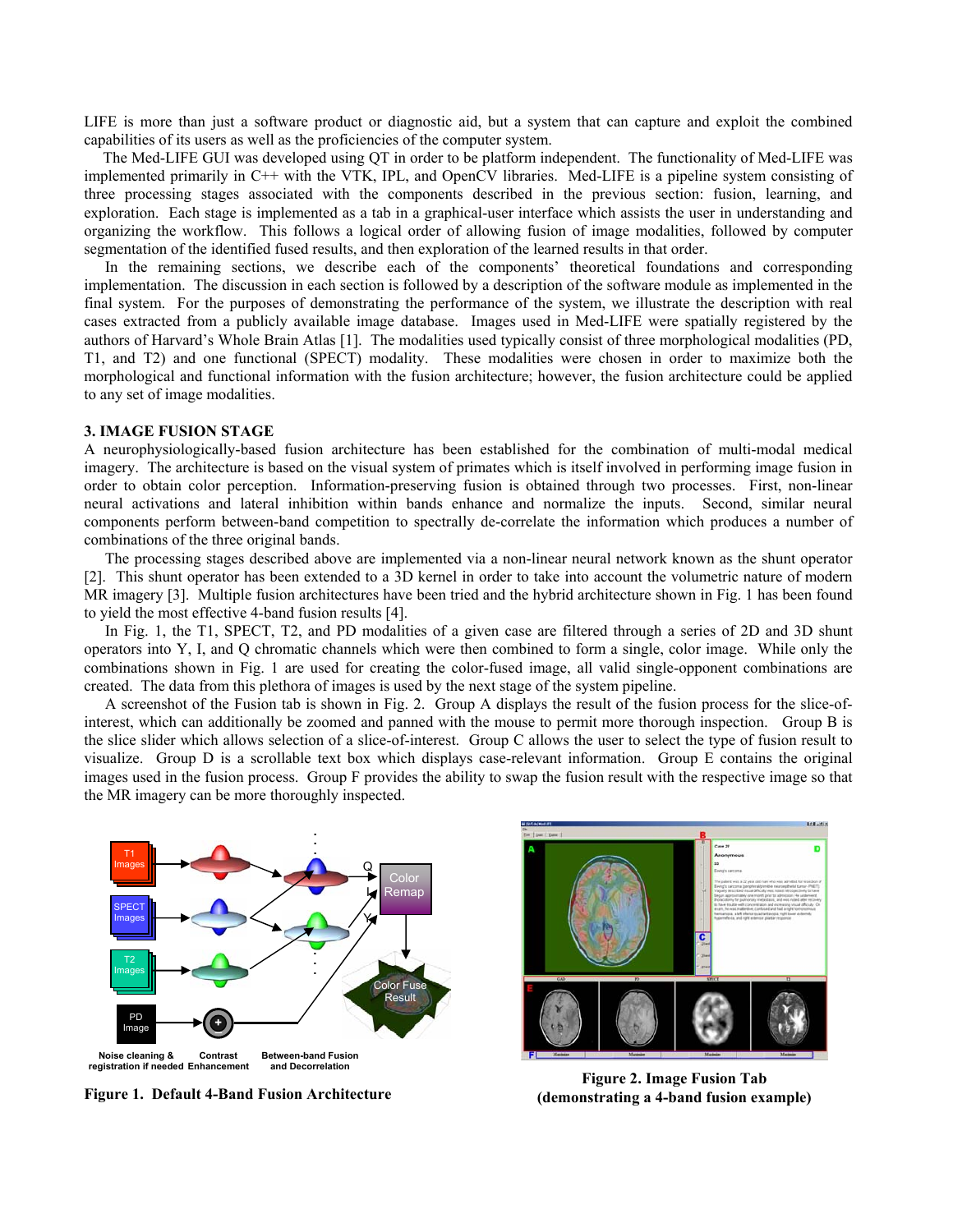#### **4. LEARNING STAGE**

The multitude of images created at the image fusion stage serve as input features for a learning system to be used for image segmentation. A neural network architecture known as ARTMAP has been used to provide a supervised, incremental, nonlinear, fast, stable, online/interactive learning system [5] to assist interactive diagnosis. Learning is accomplished by allowing the user to interactively train the computer to recognize areas of interest (such as tumor regions). Feedback via a mechanism for highlighting similar areas found in the current slice, adjacent slices, or even other patients helps the user monitor the learning process. Straightforward codification of the user's task of interest into robust AI agents is allowed by leveraging off the expert's knowledge. These agents can later be loaded to pre-screen images by highlighting areas of potential interest or scouring through a database of patient images.

In order to provide robust segmentation across slices and patients, several methods were used. First, a confidence measure is used so as to generalize the quality of segmentation across slices. Second, a heterogeneous network of SFAM voters was established that varies the learning system parameters [6]. Third, the user is brought into the loop for training and correcting the system. By doing so, the user can interactively adapt an agent toward better overall performance.

The selection of areas of interest is a task requiring high precision and requires the user to zoom in to differentiate between targets and non-targets at the pixel level (see green and red markings in Fig. 3, group A). However, it is important for the user to maintain spatial context; that is, to know where in the image one is currently looking. In order to allow magnification while preserving spatial context, contextual zooming was implemented with IDELIX's PDT SDK [7].

The effectiveness of the learning stage is maximized due to the richness of the input features, the strength of the learning system, and the inclusion of the user within the learning loop. An example of the learning stage's contextual zoom and segmentation results can be seen in Fig. 3.

Group A consists of the fuse result selected in the previous pipeline stage. Group B is the slice slider that allows traversal of all available slices. Group C consists of checkboxes that allow for the customized viewing of examples and counterexamples in group A. Group D shows the segmentation results from the SFAM voters after training on five swipes of the mouse in Group A. Group E consists of agent interface tools that allow the customization, training, saving, and loading of AI agents. When an agent is trained or loaded, a transparent overlay of group D can be used in group A to denote regions of interest.



**Figure 3. Learning Tab (demonstrating training and segmentation of carcinoma tissue)** 

#### **5. EXPLORATION STAGE**

The purpose of the exploration stage is to provide a natural means of interaction between the user and all the data used and generated in the previous stages. To do this, the original MR images are provided since users may want to refer back to the original imagery in certain cases. The 2D fusion images for the current slice, the slice above and the slice below are provided along the bottom to aid in contextual slice navigation; that is, to allow the users to easily determine and follow the extent of any area of interest throughout the cranial volume.

In order to facilitate natural navigation and understanding of the data, some additional capabilities were developed. First, the 2D fusion slices from the patient are imbedded within a 3D, patient-specific skull which is computed from the patient's segmented MRI imagery. The user can rotate, pan, and zoom in/out on this 3D object using the mouse. Second, blood flow information (such as that found in SPECT) is important for diagnosis, so a mechanism was developed to allow the user to customize the amount of SPECT overlaid on the current 2D fusion image.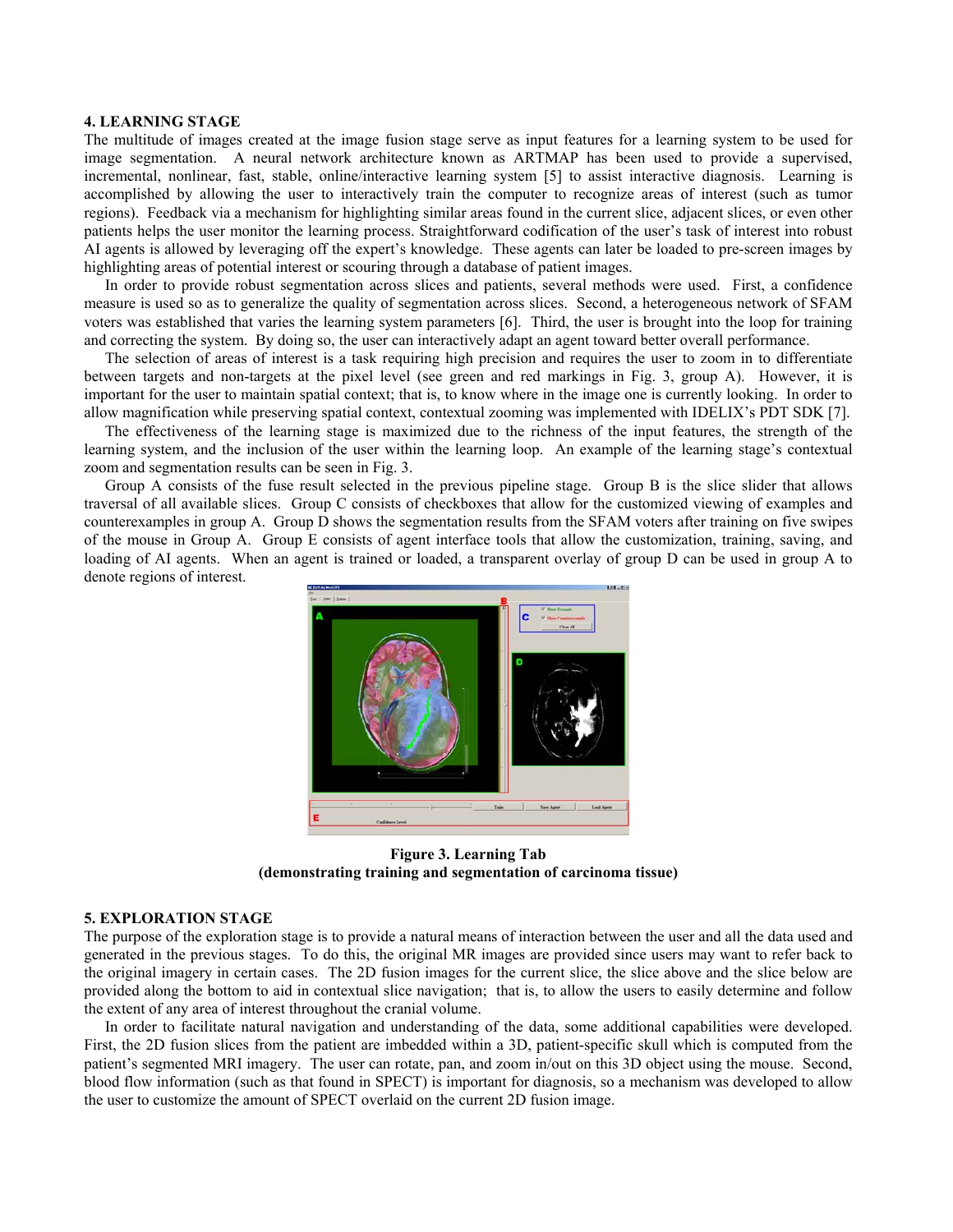In order to reduce the complexity of interaction between humans and computers, we have investigated the use of gesture recognition to support natural user interaction while providing rich information content. The system was inspired by Kjeldsen's thesis which provides strong motivation for natural gesticulation as an interface modality. Technical details of the gesture recognition system can be found in [8,9]. The gesture recognition system developed utilizes only common hardware and software components to provide real-time recognition of hand location and number of fingers from a



Gesture Interface

#### **Figure 4. Gesture Interface Subsystem**

A screenshot of the Exploration tab is shown in Fig. 5. Group A contains the generated skull with the slice of interest embedded within for contextual navigation. The embedded slice consists of the desired fusion image combined with a SPECT overlay and a transparent overlay of segmentation/recognition results. This volume can intuitively be rotated, panned, or zoomed using gesture recognition. Group B contains the usual slice slider used to update groups A, E, and F. Group C consists of the SPECT transparency slider which allows customization of the SPECT overlay in group A so that the desired amount of metabolic information may be displayed. Group D consists of the learning stage's viewing options. Here the user may select the desired fusion result for display in groups A and F, remove the skull if it is not needed or hinders the view, remove the raw images in group E, or remove the SPECT overlay in group A. Group E consists of the original images for the slice of interest. Group F consists of the fusion slice of interest as well as the slice above and below for contextual slice navigation.

#### **6. CONCLUSIONS**

We have presented a human-computer system which highlights effective user interaction and information understanding. This is accomplished by exploiting useful information pre-processing techniques based on neurocomputational principles. In addition, the user is introduced as part of the processing loop to alter, improve, and benefit from the automated processing of the imagery. In future work, we hope to initiate the validation of the overall system and assess its usability. Furthermore, we are expanding the current capabilities of the system in two important areas: extended gesture recognition and enhanced volume manipulation.



**Figure 5. Exploration Tab**